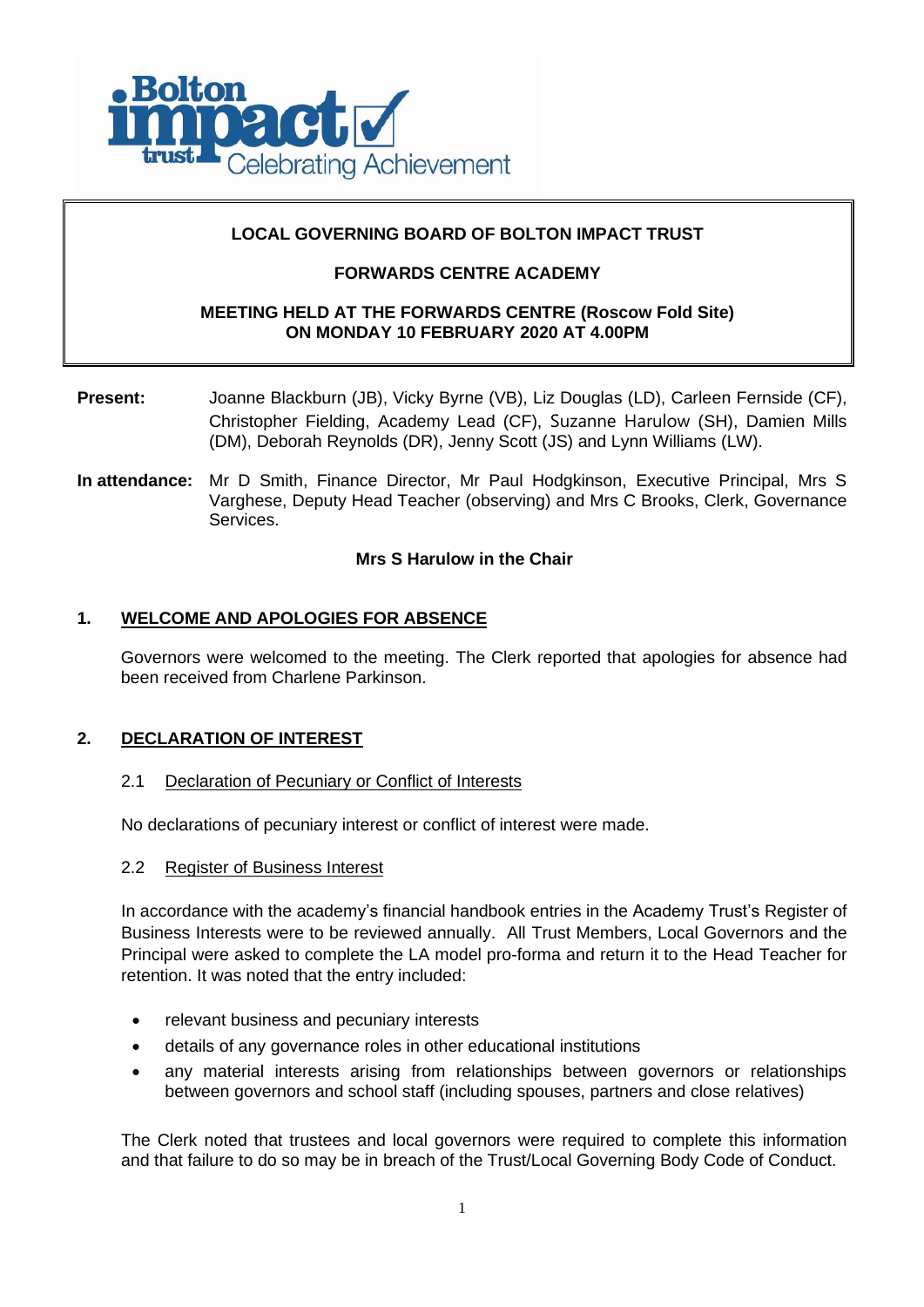

Governors were requested to complete and return the business interests form to Mr Smith if not already done so. The form was made available by the Clerk and duly completed.

# **3. SAFEGUARDING SELF-DECLARATION**

A decision had been taken by the Board that all individuals would complete a self-declaration form to state that they had not received any criminal convictions or cautions within the previous 12 months, which had not already been reported to the Chair of the Board.

Governors were requested to complete and return the safeguarding declaration form to Mr Smith if not already done so. The form was made available by the Clerk, duly completed and returned to Mr Smith.

**Action:** Governors to complete and return the declaration form as appropriate.

# **4. MEMBERSHIP ISSUES**

A copy of the current membership had been circulated to all Governors for their review and information.

4.1 Notification of expiry of term of Office

The Clerk reported that Mrs Williams term of office as a Co-opted Governor was due to expire on 3 April 2020. Mrs Williams confirmed she was happy to continue with subject to LGB approval. This was agreed.

#### 4.2 Notification of Vacancies

The Clerk reported that the following vacancy still remained:

1 x Co-opted Governor

It was noted that the terms of reference stated **up to** eight Co-opted Governors and therefore this vacancy was not required to be appointed to at this time if it was felt that there were sufficient skills across the current membership.

Governors discussed this matter and agreed to retain the vacancy for the present time

- **Agreed:** That LW be re-appointed as a co-opted Governor to serve a further four-year term of office
- **Action:** Clerk to update the Governor database**.**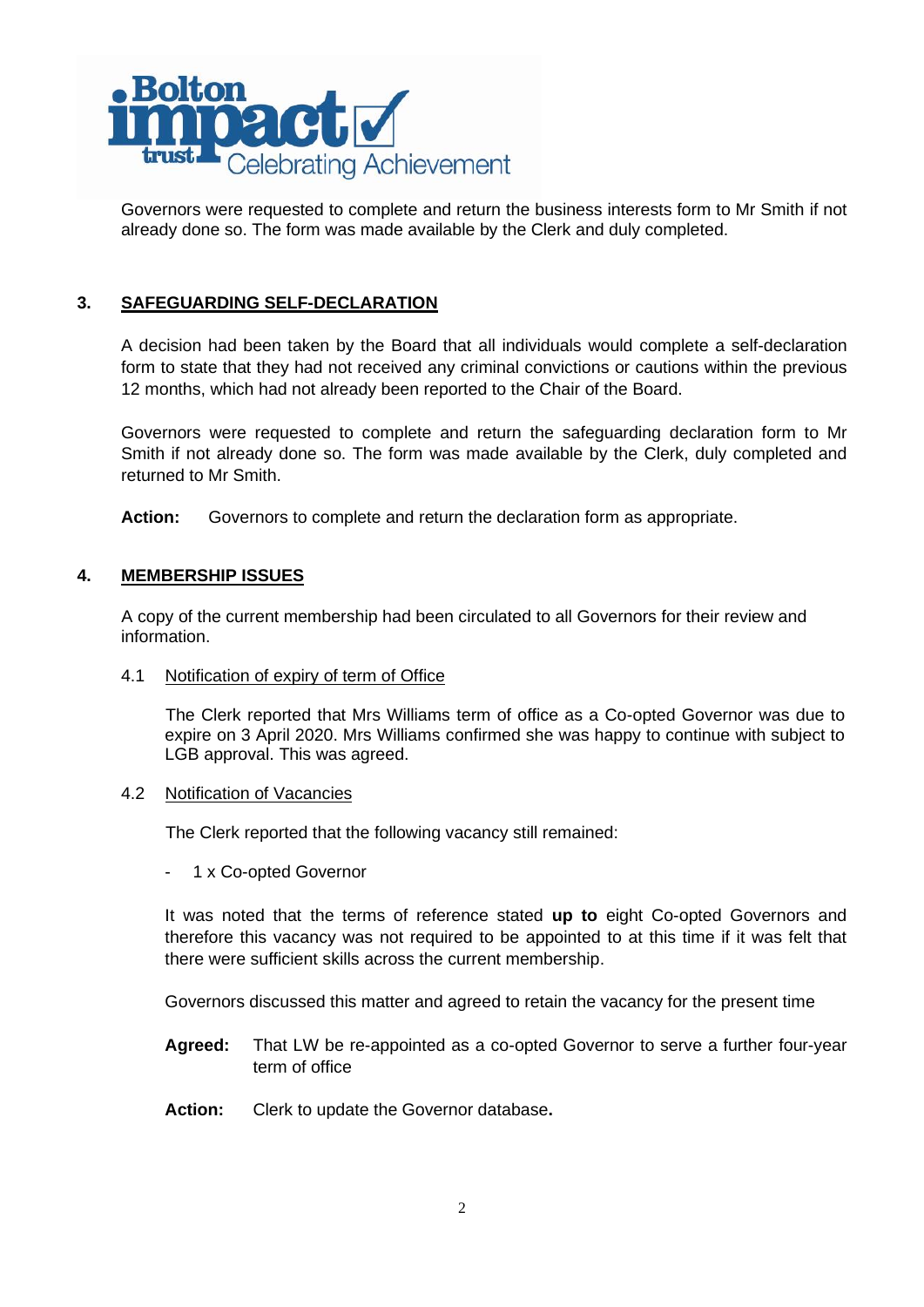

# **5. MINUTES AND MATTERS ARISING OF THE LAST MEETING**

Governors had received the minutes of the last meeting held on 17 October 2019 for their review and approval.

### **Matters Arising**

The Chair guided Governors through the actions recorded. It was confirmed that all had been completed.

### Academies Financial Handbook - Risk Register, Minute number 13

PH referred to clarification having been required regarding the requirements of the risk register. It was confirmed that a review of the regulations had been undertaken and could assure Governors that the Business Continuity Plan in place covered all eventualities both on a strategic and operational level.

Governors were assured that this had been discussed by the Risk and Audit Committee and they felt confident that the academy was covered effectively. However, if a Governor with health and safety responsibilities wished to undertake a review and complete a mitigation report specifically for the Forwards Centre, this would be acceptable.

#### A Governor asked what the risks were and what the concerns had been regarding.

PH explained that this matter had been raised at the last meeting and Governors had requested clarification as to who was responsible for managing risks. It had been confirmed that this was completed at Trust level. Governors had also asked if the Forward Centre were required to have a risk register that was specific to them. Governors were assured that following further clarification the Trust had confirmed that this was not necessary.

#### 5.1 Terms of Reference 2019/20

The updated terms of reference had been circulated to Governors for their review and information.

The Clerk noted that since the last meeting, the following detail had now been included:

- Appointment process for Chair/Vice Chair Nominations to be invited at the meeting.
- Membership To include one member of the Leadership Team at each LGB meeting in an observing capacity.

The Clerk requested that a review of the content be made to ensure that these remained effective for the remainder of the 2019/20 academic year.

- **Action:** Clerk to upload the revised terms of reference 2019/20 onto the Gateway within the useful Documents area.
- **Agreed:** That the Terms of Reference as circulated be approved for 2019/20.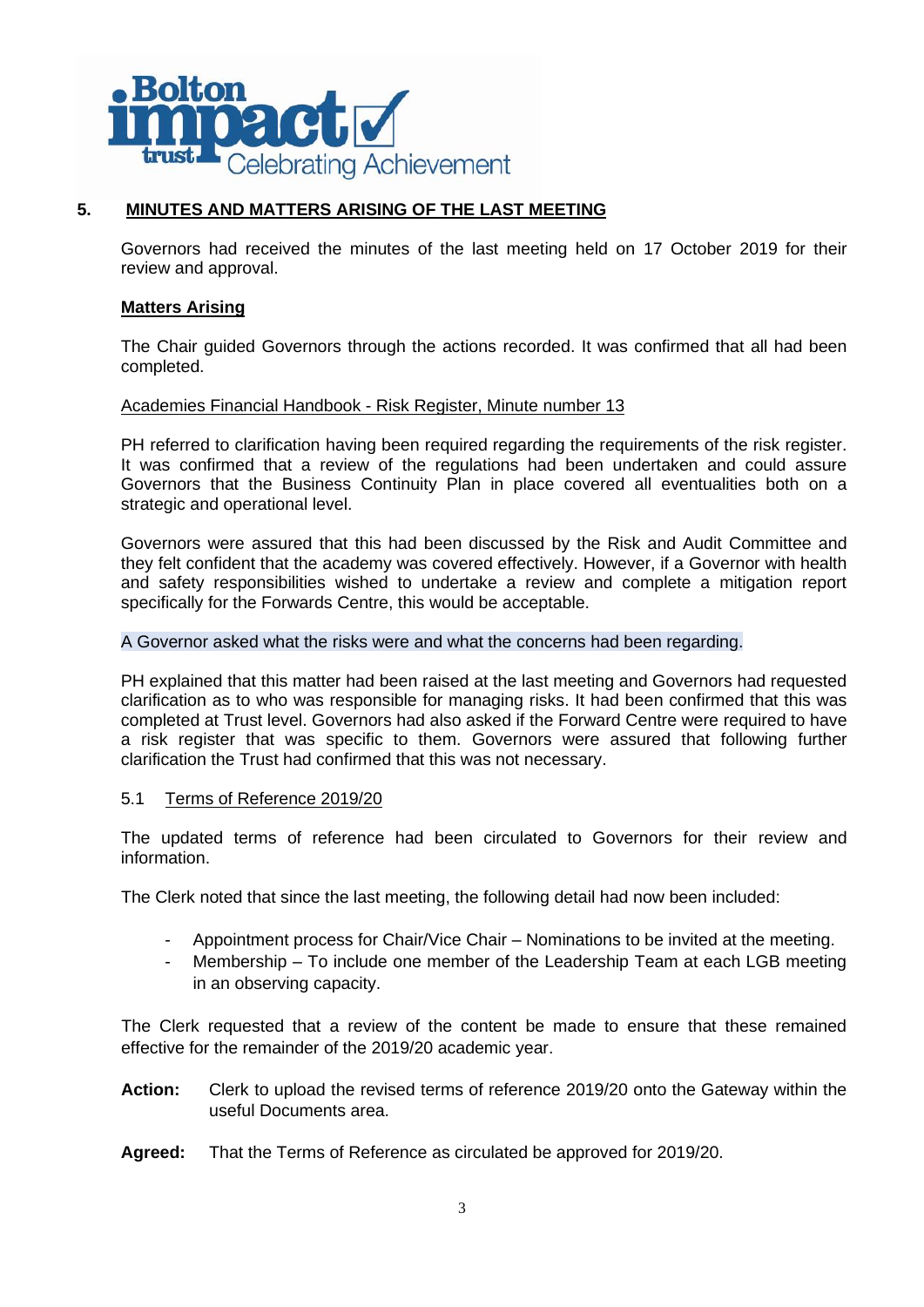

#### 5.2 Governor roles and responsibilities

A report highlighting Governors roles and responsibilities had been circulated for Governors information. The Clerk asked if all areas had been covered or if any further amendments were required.

CF reported that he felt the link roles and responsibilities should be linked to the Self-evaluation (SEF) and the priorities of the School Development Plan (SDP).

PH suggested that CF and PH undertake a review of Governors roles and responsibilities and liaise with Governors ahead of Governor week.

A Governor referred to the Governor Skills Audit and asked if Link Governors roles and responsibilities were matched accordingly.

#### Governor Skills Audit

Mr Smith noted that the skills Audit was an item for later in the agenda but felt that this may be an appropriate point to discuss.

Mr Smith tabled an anonymous outcome report following the evaluation of the recent skills audit undertake n and guided Governors through the details presented. It was noted that the report had been RAG rated and that there were a few areas of 'red' highlighting the potential need for further development. However, this was mainly relating to Human Resources matters such as policies and processes and therefore was not overly concerned due to the fact that the area was well supported by 'One Education' who provided the Trust with expert advice and guidance in these areas. Therefore, it was felt that overall, the LGB were fine with the skills in place.

Mrs Reynolds joined the meeting, apologising for her late arrival.

Governors were informed that LA training opportunities were available to Governors in order to further enhance their skills and Knowledge. Details of the various courses and booking arrangements were accessible via the Governance services website.

The Clerk referred to the National Induction Course for new Governors being a very useful Course to attend.

DS noted that it was also intended to provide Safeguarding training for all Governors. Arrangements were to be made with an adviser from 'One Education' to attend the Centre to deliver a bespoke session around mid-March time.

Governors confirmed that the best time to arrange this was for 4.00pm – 5.30pm.

CF referred back to the link roles and responsibilities and asked Governors if they felt that they were matched appropriately to their link area of responsibility.

Governors discussed this matter expressing concerns that the areas on the skills audit were not very educational related and felt that a further review may be preferred.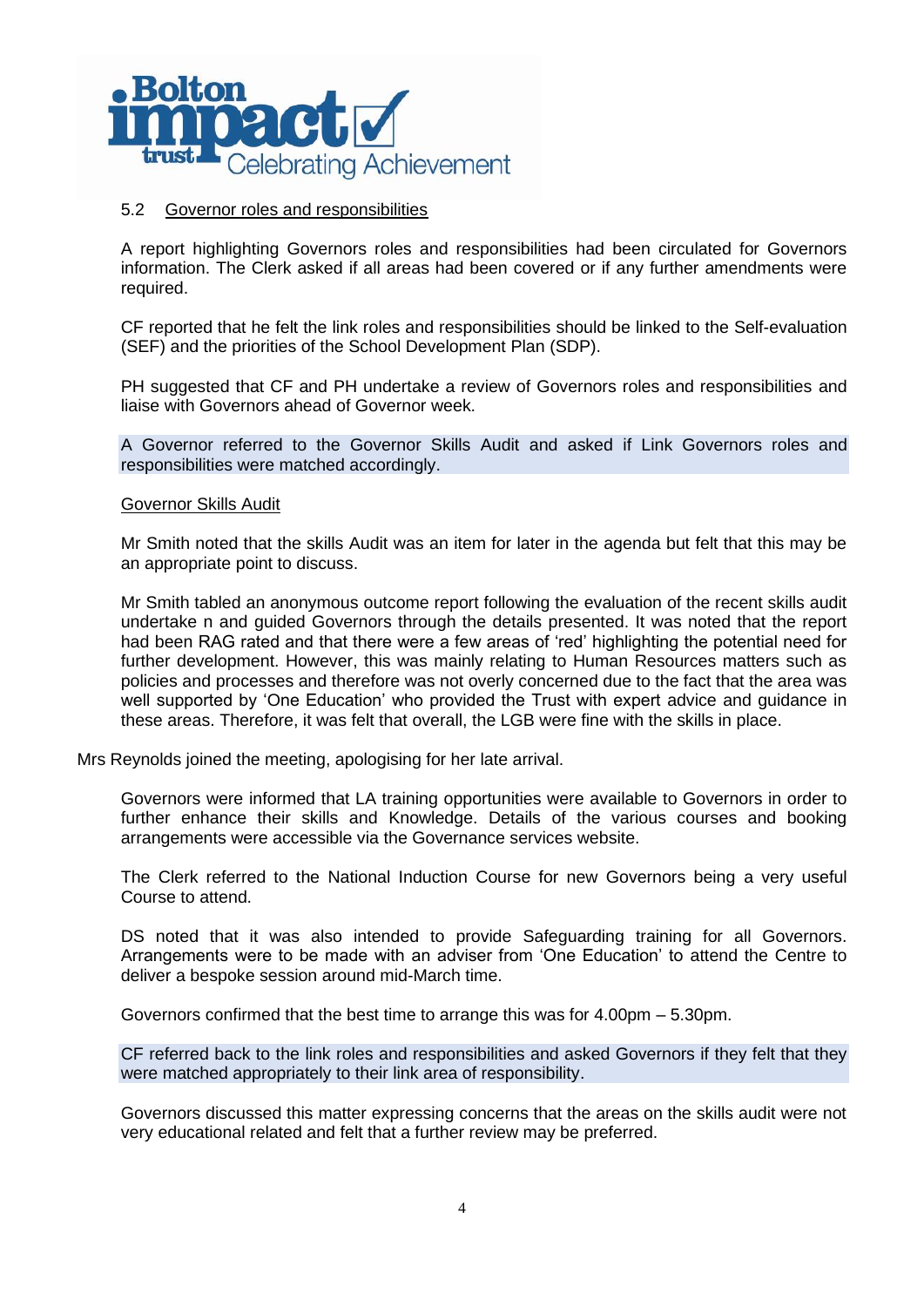

CF reported that he fully appreciated Governors time and their commitment to the Academy noting that each Governor would be invited into the Centre to further discuss and confirm their link role and responsibilities on an individual basis. This was agreed.

- **Agreed:** That CF and PH would meet at the earliest opportunity to review and reallocate Link Governor roles in line with the SEF/SDP taking into consideration Governors skills and preferences.
- **Action:** CF/PH to forward the revised Link Governor responsibility report to the Clerk for upload to the Gateway once confirmed.

Mrs Fernside and Mrs Douglas joined the meeting apologising for their late arrival.

# **6. NOTIFICATION OF ITEMS OF 'ANY OTHER BUSINESS'**

The following items of 'Any Other Business' were notified:

- Ex pupil visits to the Forwards Centre
- Ofsted Inspection

# **7. NOMINATED GOVERNOR ROLES**

7.1 Chairs' Briefing

The Chair was unable to attend the Chairs' Briefing held on 27 January 2020. The Clerk therefore reported that the following matters had been highlighted:

- Update from the Assistant Director of peoples Services Paul Rankin
- Spring term updates:
	- Outcome of election for Parent Governor Representatives on the Scrutiny Committee (Vicky Dean and Justine Bond)
	- Maintained committee terms of reference updates
	- Schools Financial Value Standard
	- Changes to Relationship and Sex Education requirements
	- Catholic Education Service HR Policies
- Governance Peer Support Discussion
- Governance Services Up

The Clerk noted that this Briefing was very worthwhile attending to gain knowledge and information on current Governance related matters and the termly updates. However, if the Chair was unable to attend, they could nominate the Vice Chair or other Governor to attend in their absence.

**Action:** Chair to note the date of the next Briefing as Monday11 May 2020 and to attend if possible.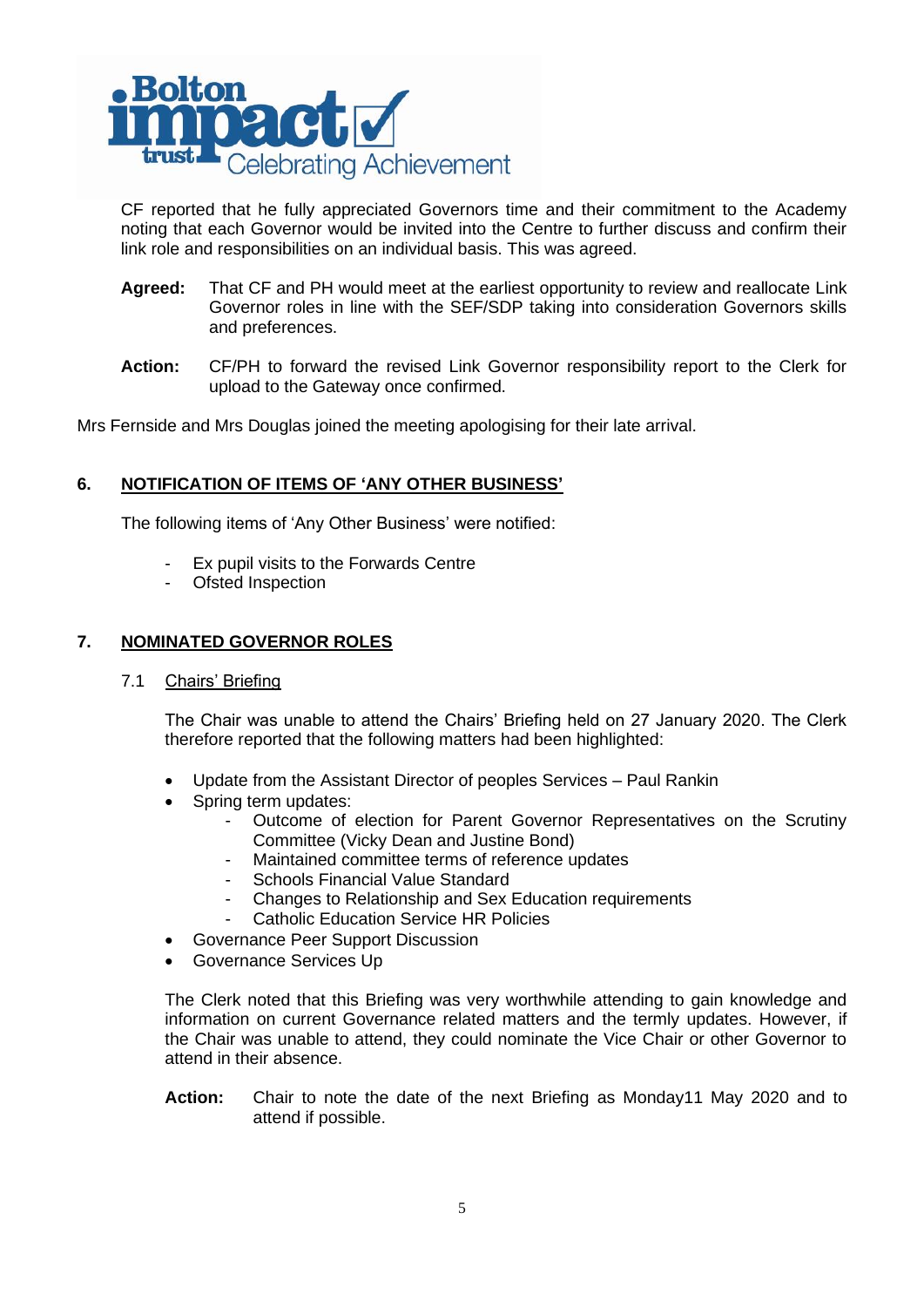

# 7.2 Link Governors Report on Training / Recent Training undertaken

Mr Smith confirmed that Governors were encouraged to review the training programme available and to book on any governance related courses in order to further enhance their skills and knowledge. It was noted that these would be at a cost to the Trust and not selffunded.

The Clerk referred back to the previous item of discussion in respect of the skills audit where it had been recommended that any newly appointed Governors attend the National Induction training for new Governors. Details could be found on-line as previously mentioned.

### 7.3 Partnership Governor's Report

A nominated Partnership Governor had not yet been appointed. The Clerk therefore reported that the briefing was being held this evening on Monday 10 February 2020 where the following matters would be highlighted:

- Bolton Safeguarding Children Partnership Shona Green
- Development of future partnership Forums Marie Ahmad
- **Agreed:** That the appointment of Partnership Governor be discussed and agreed by PH and CF in liaison with the Governor in question.
- **Action:** PH and CF to discuss a suitable Governor to be appointed to this position as part of the discussion regarding link Governor roles and responsibilities. A report back to the Board would be made in the Summer term.

#### 7.4 Link Governor Visit Reports

The following link Governor monitoring reports had been received:

- Single Central Record/Risk Assessments D Reynolds
- C-POMS: use and impact Mrs L Williams S Harulow

CF confirmed that other Governors had also undertaken link Governor visits, but the reports had not been forwarded to the Clerk for uploading to the Gateway for this meeting. The content of all reports was to be commended. It was noted that all visit reports had been very useful and supportive in respect of recent conversations with Ofsted Inspectors.

- **Action:** Governors to undertake their Link Governor Visits, complete the relevant proforma and submit this to Mr Fielding, Academy Lead well in advance of the Summer Term 2020 LGB meeting.
- 7.5 Bolton Governor Conference

The Clerk reported that the Governance Services Team held their annual Governor Conference on Saturday 2 November 2019 at the Mercure Bolton Georgian House Hotel with the theme of "Opportunities for All".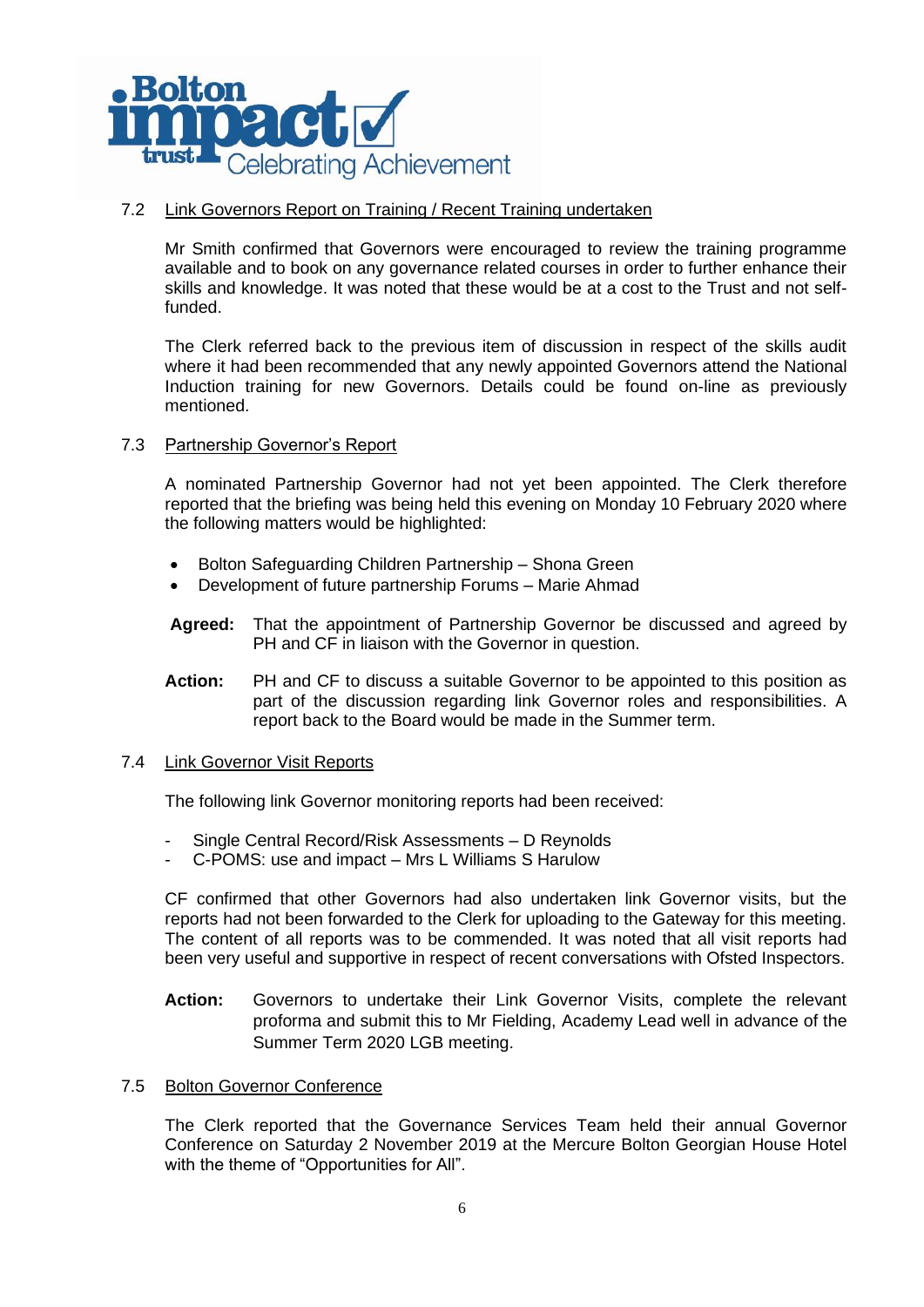

The day had proved a great success and feedback has been very positive.

Mr Hodgkinson had been invited to present on Alternative Provision with all attendees having commended the presentation made.

Mr Hodgkinson spoke highly of the conference noting that he had found it very beneficial for a number of reasons including information sharing and providing good networking opportunities. It was planned to attend future conferences where possible. Governors were also encouraged to attend the next conference planned for November 2020.

# **8. FINANCE REPORT**

Governors had received the financial report 2019/20 compiled by Mr Smith. It was noted that the purpose of the report was to update Governors with financial information in relation to the Forwards Centre based upon transactions that have occurred during the period 1 September 2019 to 31 January 2020.

Governors were informed that the Academy had been budgeted to 'break even' but had actually made a surplus of £11,000 to carry forward.

PH noted that since the PRU became part of a Multi Academy Trust, there had been many financial Challenges but with the savings and efficiencies undertaken by the Trust and the staff teams, it was felt that these were being overcome. It was noted that the Academy had always returned the relavent financial reports to the ESFA on a monthly basis and when requested and were making good progress in reducing the deficits in place and as a result, had been de-escalated from the concerns of the ESFA.

DS reported that the Trust still held an inherent deficit from the first year of becoming an Academy but from the savings and efficiencies made and the 'Dynamic Purchasing system' in place, it was planned to offset any surplus budgets for both this year and next year and clear the outstanding deficit. It was felt that a 5% balance was an acceptable carry forward.

Governors were assured that whilst financial pressure continued, the Trust/Academy were moving in the right direction.

CF reported that he met regularly with DS and could confirm that the Forwards Centre continued to be very cautious with all spending. It was noted that the Forwards Centre also maintained a very stable staffing structure.

A Governor referred to the finance report and asked for clarification regarding the traded income line being '0' and if this column was populated in other Academies.

DS confirmed that the column was populated other Academies. It was noted that the Educational Psychologist budget was paid at central level by the Trust.

A Governor from a school establishment referred to the lack of available places at the Forwards Centre and their need to use the 'Aspire' hub in Westhoughton. It was noted that this was at a cost of £95 per day plus transport costs.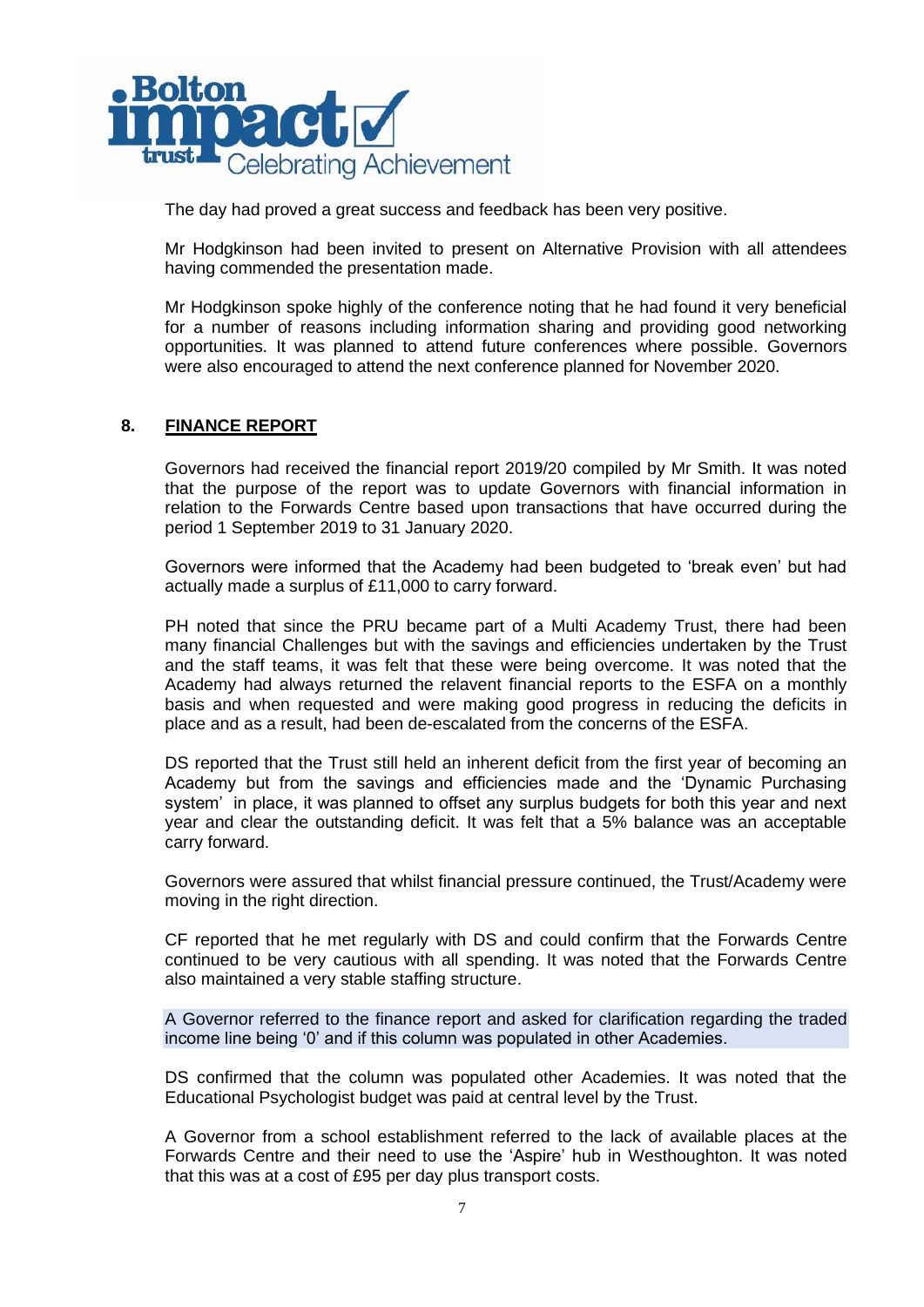

Governors discussed the cost as being comparable to that of those that were currently commissioned by the LA but felt that the offer of provision may not be of as high a standard as the offer provided by the Forwards Centre.

Governors discussed their frustration in respect of the current processes regarding the commissioning of places available to the pupils concerned. It was noted that it would be far more beneficial for all concerned if BIT were permitted to trade with schools directly. PH confirmed that he was of the same opinion but that this matter had been discussed with the LA on numerous occasions, who were not in agreement to change at the present time.

PH noted that he was in constant communication with the LA regarding these matters and would update the LGB should there be any changes to process.

**Agreed:** That the financial report in respect of the Forwards Centre be received and noted.

# **9. ACADEMY LEAD REPORT TO GOVERNORS**

Mr Fielding presented his termly report guiding Governors through the following key items:

- Quality of Education
	- Intent (Academic and Vocational)
	- Implementation (Academic and Vocational)
	- Impact (Academic and Vocational and Phase 2 Outcomes)
	- Key Performance Indicators (KPI's)
- Behaviour and Attitudes
	- Behaviour
	- Attendance
	- Bullying and Racism
- Personal Development
	- Pupil Destinations
- Leadership and Management
	- Personnel
	- **Safeguarding**
	- Children Missing in Education (CME)
- Health and Safety

CF explained that the format of the report had changed to be in line with the headings of the new Ofsted Framework and that the report gave an update summary for each area.

Aspects of the report were highlighted as follows:

#### Quality of Education

CF reported that there were five teachers in place at the Forwards Centre each of whom were responsible for their own area. All teachers would quality assure each other and one of the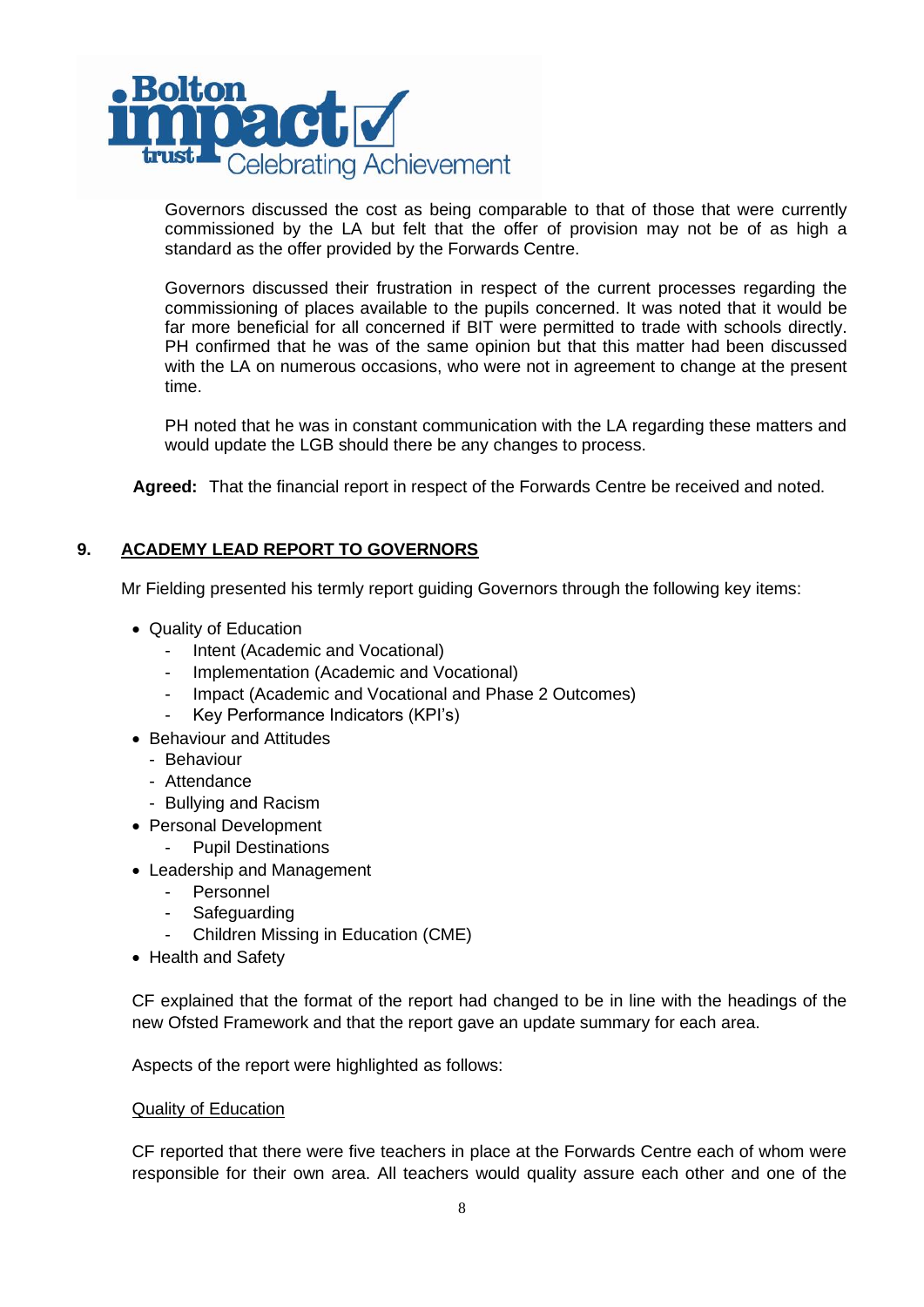

teachers with TLR curriculum lead responsibilities would feed-back to CF as the Academy Lead. It was noted that this was a new approach and the teacher in question was working very positively and co-ordinating the work involved very effectively.

CF referred to the recent Ofsted Inspection noting that inspectors had mainly liaised with the Teaching staff and Learning Mentors and all had responded confidently and consistently.

CF referred to the continuous provision approach in the Green Room. This was working very effectively with six pupils currently benefitting from the additional support.

CF referred to the sex and Relationships Education (SRE) Policy. It was noted that this was an item of discussion later in the agenda but could assure Governors that the Centre was in the process of working with stakeholders to ensure a robust policy was in place for Sept ember 2020 as required.

### Quality of Education – Impact

CF referred to the need to recognise pupils not making sufficient progress much sooner to enable suitable interventions to be put in place to better support them. It was noted that one child in particular had made a wealth of progress from their baseline but following a personal trauma they had not been re- baselined soon enough.

Governors noted that it was good that this area of further development had been recognised and that strategies could now be put in place to avoid repetition.

#### Behaviour and Attitudes

Further to the circulated report, CF informed Governors that Mr Mills, Staff Governor was currently undertaking a National Qualification for Middle Leaders (NPQML) and had recently introduced ABA (Applied Behaviour Analysis) in order to better understand the needs of pupils presenting repeating patterns of behaviour. This would help develop more effective responses to pupils. It was noted that following this analysis, two pupils (Green room) had been identified to take part in the pilot.

#### **Attendance**

CF reported that the attendance data for the Forwards Centre during the Autumn term stood at 93% which was considered high for an Alternative Provision (AP). Staff were working closely with nine pupils in particular whose attendance was below 90%.

A Governor asked what 100% attendance was if the Centre was closed on a Friday after noon and if the nine sessions offered equated to 100%.

CF confirmed that this was correct and explained that staff did not teach on a Friday afternoon and therefore 100% attendance related to the available teacher contact time.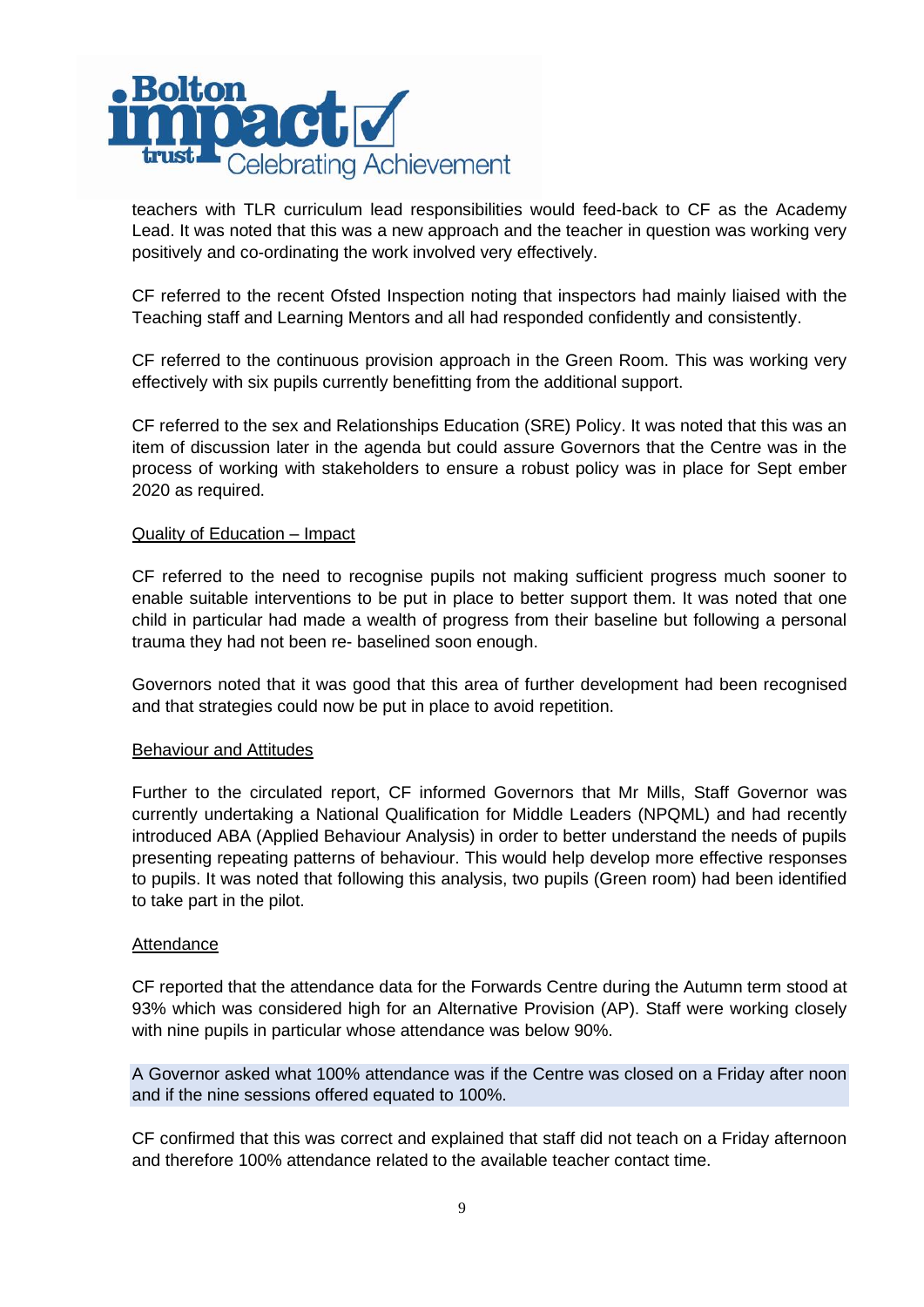

A Governor referred to safeguarding and asked who would be responsible if there was a safeguarding issue after the finish time of 1.00pm on a Friday.

PH confirmed that after 1.00pm on a Friday when the Forwards Centre (FC) was closed to pupils, any issues arising were the sole responsibility of the family and home setting.

Governors discussed the lunchtime arrangements noting that teachers at the FC did not really benefit from an hour's lunch break, as may be the case in a school setting, as they would be required to support pupils at this time also. Lunch time at the FC was more of a social learning environment.

PH confirmed that this matter had been raised at a previous Ofsted Inspection and had been confirmed that the arrangements were acceptable.

### Leadership and Management

CF referred to the provision maps in place commending the staff on their hard work and dedication on developing and maintaining the FC's key principles.

Governors were informed that during the Autumn term staff at the FC had been invited to take part in shaping the content for the DfE Early Carer framework which id being piloted for September 2020 at Manchester Metropolitan University (MMU).

#### Staff CPD

Further to the circulated report Governors were assured that there was a wealth of staff CPD currently in place. A number of staff were undertaking accredited leadership qualifications (NPQML AND NPQSL) and had just completed their first term. It was noted that this was having a noticeable impact on the quality of provision that the FC offers.

#### 9.1 School Self-Evaluation and School Improvement/Development Plan Update

A copy of the School Development Plan (SDP) and Self Evaluation (SEF) had been circulated to all Governors for their review and approval.

#### **Agreed:**

- i) That the progress made on School Self-Evaluation and School Improvement/Development Plan be noted.
- ii) That Governors approve the School Self-Evaluation and School Improvement/Development Plan for The Forwards Centre Academy.

#### 9.2 Visit from the Education Improvement Link Professional (SIP)

Governors had received the outcome report following the SIP visit made by Elisabeth Fenwick on 25 November 2019 for their review and information.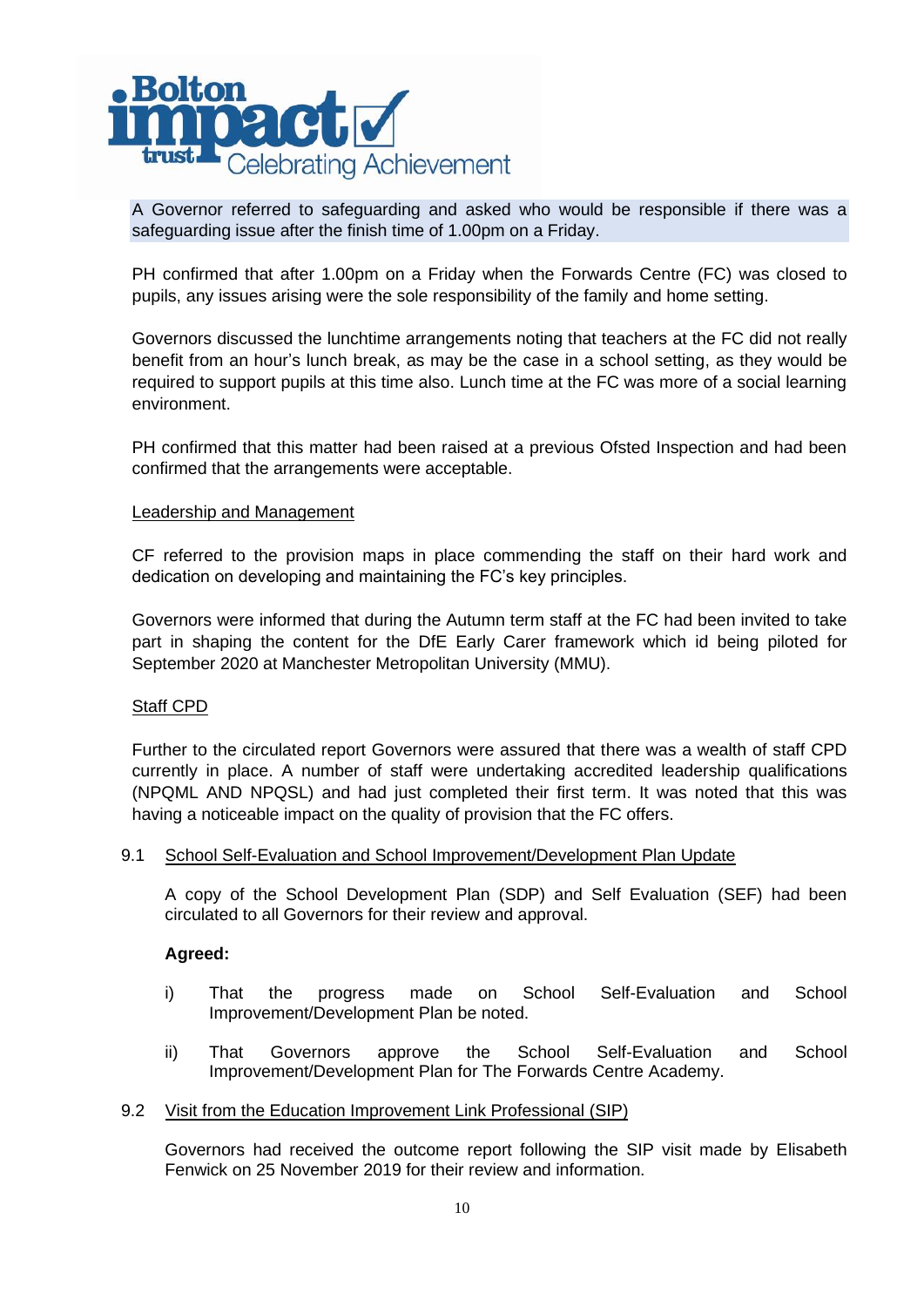

**Agreed:** That the information provided from the Education Improvement Link Professional's be received and noted.

### 9.3 Termly Report on Children Looked After

Mr Fielding had reported on the Academy's provision for Children Looked After as part of his circulated report. It was confirmed that there were currently 6 Children Looked After on roll at the Forwards Centre.

**Agreed:** That the Academy Leads termly report on the school's provision for Children Looked After be received.

#### 9.4 Termly Report on Attendance and Children Missing Education

#### Attendance

CF confirmed that further to the discussion held earlier in the meeting regarding attendance, a detailed report had also been included as part of his circulated report.

#### Children Missing in Education (CME)

Mr Fielding reported that there had been no cases of children missing education at the FC since the last Local Governing Board meeting.

**Agreed:** That the Academy Leads report on Attendance and 'Children Missing Education' be received.

#### 9.5 Pupil Premium Grant for 2019/20

Mr Fielding confirmed that a statement/report in respect of the Pupil Premium Grant funding (PPG) received for the 2019/20 financial year and its use to improve barriers to learning had been published on the academy website.

Governors noted that this was easily accessible for their reference.

**Agreed:** That the Academy Leads termly report on Pupil Premium be received.

#### 9.6 Termly Report on Evacuation/Invacuation

CF confirmed that an evacuation drill had been completed on 2 October 2019 and an Invacuation drill had been completed on 1 October 2019. The report for the Spring term procedures undertaken would be provided at the Summer term meeting.

**Agreed:** That the evacuation report/Invacuation report for the autumn term 2019 be received.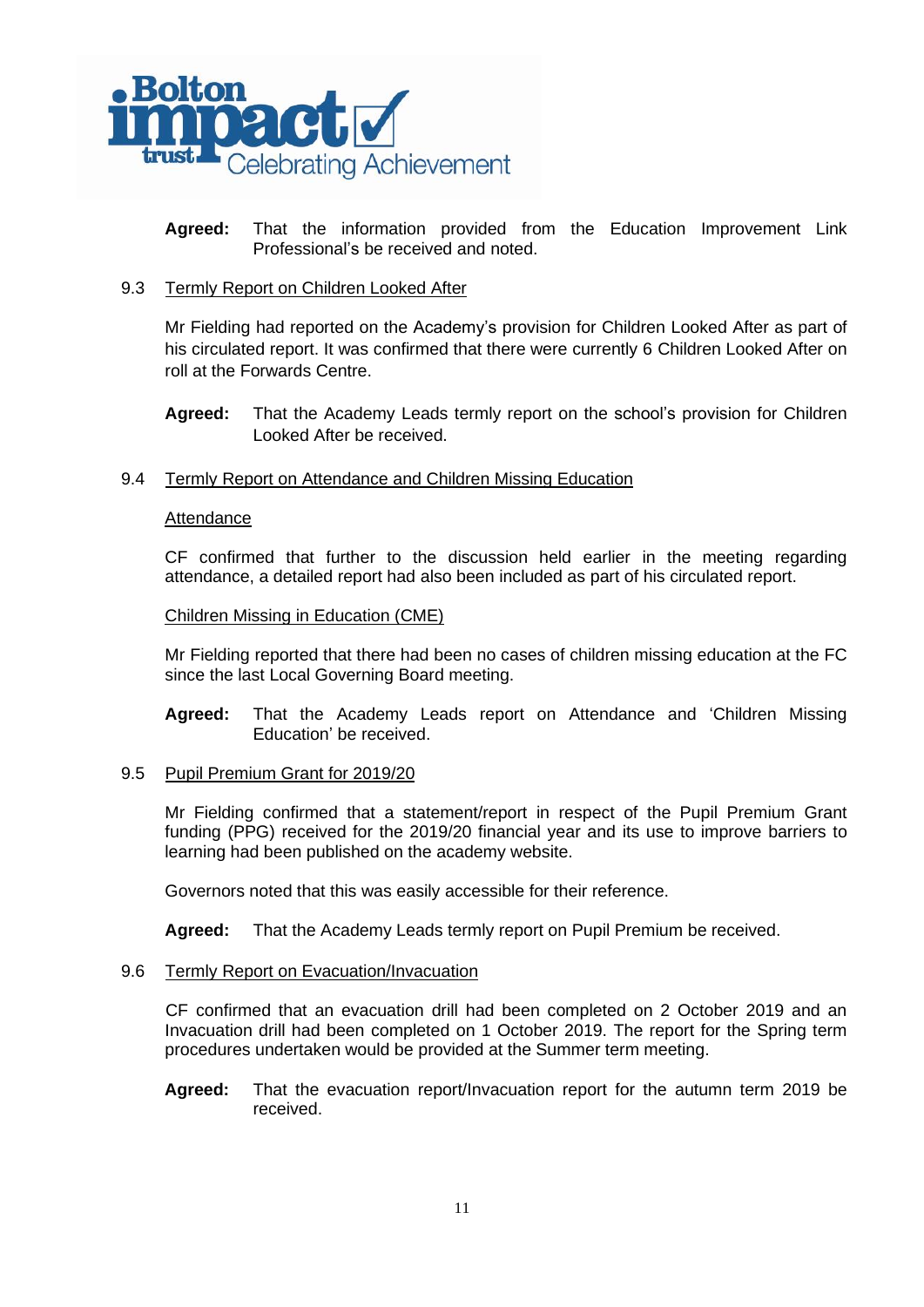

### 9.7 Appraisal Procedures

DS reported that at the last meeting Governors had been advised that any recommendations following completion of the staff performance management process were to be presented to the Pay Committee on 4 December 2019 and managed at Trust Level.

Governors were assured that this had taken place and that all recommendations made were approved with those staff receiving incremental progression as appropriate.

A Governor asked if there was an appraisal process in place for support staff.

CF confirmed that there was.

- **Agreed:** That the verbal report from DS on school's appraisal procedures for the 2018/19 academic year be received and noted.
- **Agreed:** That the termly report from the Academy Lead be received and accepted with thanks.

# **10. POLICY REVIEWS/APPROVALS**

Mr Fielding reported that there were no policies subject to review/approval at this time.

Mr Smith reported that arrangements were in place for Rebecca Leonard, as part of her role of Vice Principal, to undertake a review of the policy review schedule and procedure with support from 'One Education'. It was hoped that this would be available to share with LGB's at the summer term meeting.

CF referred to the Admissions Policy that had been an item on the previous agenda. It was noted that an Admissions Policy 'per say' was not required for this type of setting as all places were commissioned by the LA. However, it was agreed that a set of criteria was required.

PH referred to the recent advice from the Ofsted Inspector being that the detail on the website regarding admissions was adequate for the present time.

A Governor referred to the current process in place in respect of the LA dictating the individual pupils to be referred to attend BIT and only those who were permanently excluded being able to attend. It was felt that despite being tied to a funding agreement, BIT should have the right to refuse specific children of they did not meet the criteria set.

Governors discussed this matter at length noting that a panel system with Head Teacher oversight would be preferable and far more effective.

PH noted that arrangements had been made for him to meet with the LA Inclusion Lead Officer on 11 February 2020. He would raise the issues and concerns raised by Governors and ask for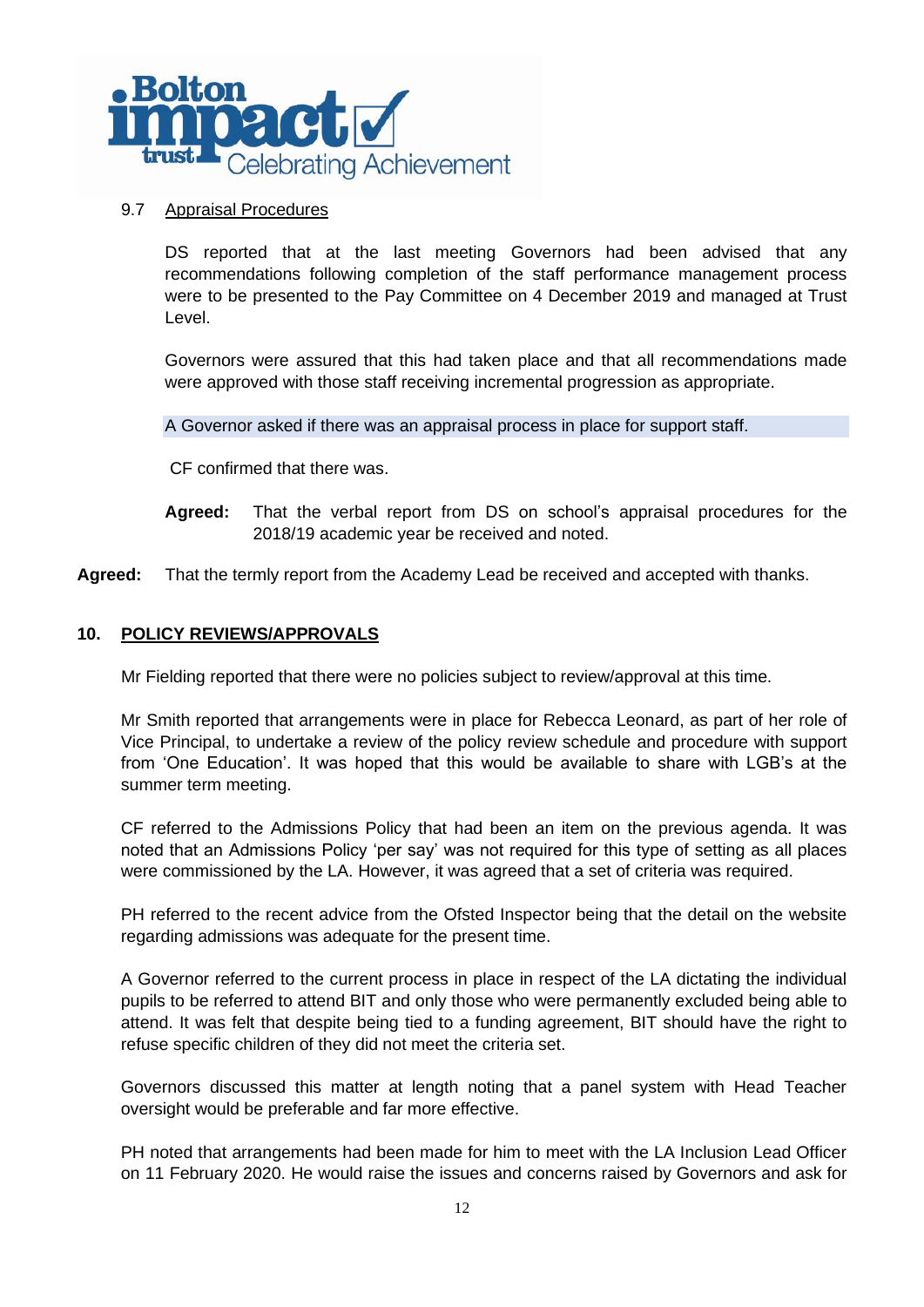

clarification on the referral process and establish the criteria in place. PH would also discuss these issues with Steve Berryman.

# **Action**:

- i) RL to provide a revised policy review schedule for Governors information at the summer term meeting
- ii) PH to update Governors following his meeting with the Inclusion Lead.

# **11. SKILLS AUDIT**

Governors confirmed that this item had been discussed earlier in the meeting as part of item 5.2, Governor roles and responsibilities.

# **12. ACADEMY LEADS APPRAISAL REVIEW**

DS reported that as had been reported for staff appraisal processes at item 9.7, any recommendations following completion of the performance management process for the Academy Lead was managed at Trust Level and had been presented to the Pay Committee for their approval.

PH confirmed that the Academy Leads appraisal had been undertaken with Elisabeth Fenwick as the SIP and that all targets had been met. It was noted that three further targets had been set for 2019/20.

PH confirmed that all recommendations made following the outcome of the appraisal process had been approved at Trust Level by the Pay Committee.

**Agreed:** That an update on the Academy Leads appraisal review for the 2018/19 academic year be received and noted.

# **13. SCHOOL WEBSITE COMPLIANCE**

Mrs Williams reported that she had recently undertaken a review of the Academy's website. A number of matters were highlighted to be addressed including:

- Content of the Curriculum offer was not visible for all subject areas It was felt that Parents and Members of the Public ought to be able to access the full curriculum offer.
- Pupil Premium Grant (PPG) Report This required further review to ensure that the figures recorded were specific and not estimations or rounded numbers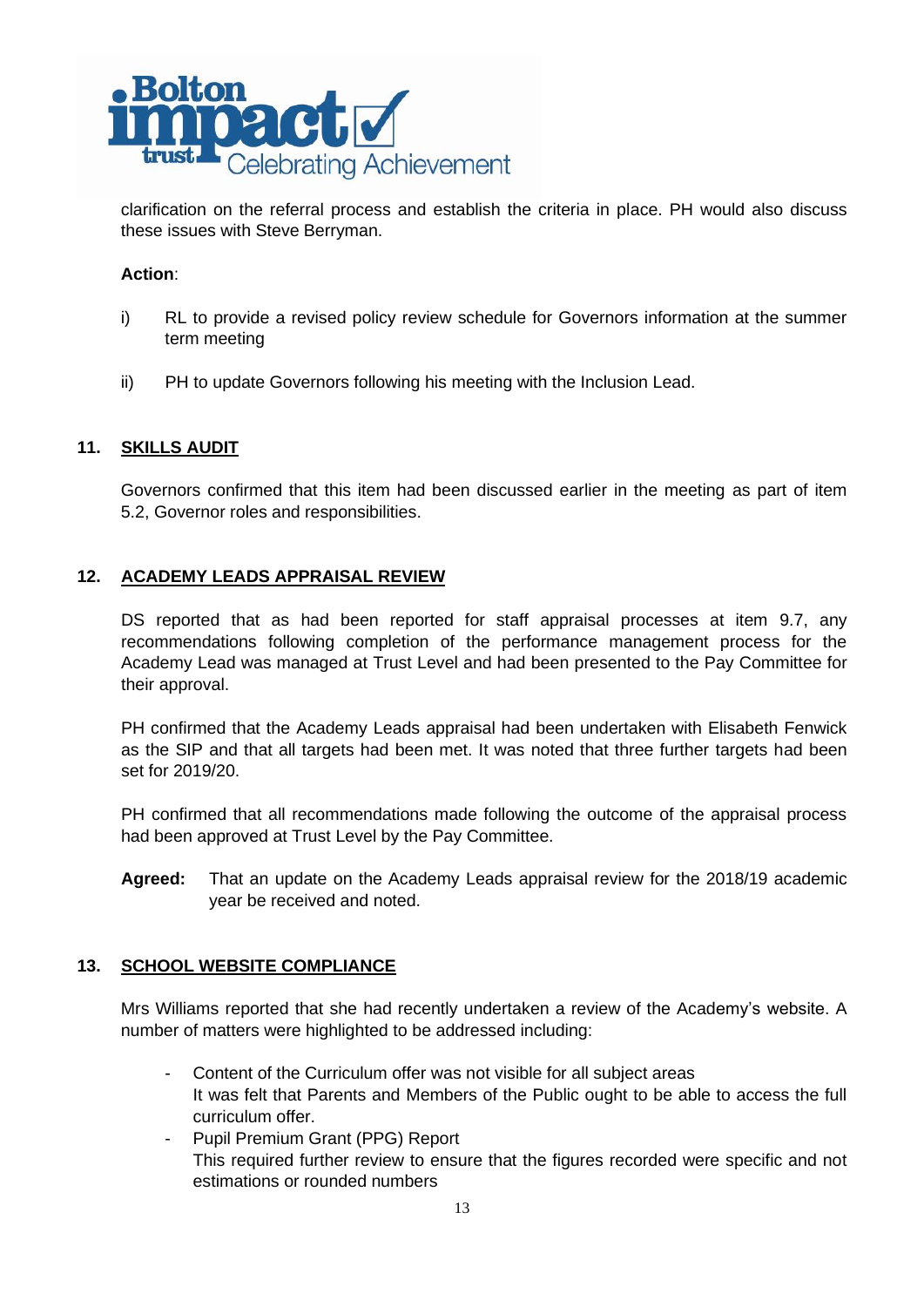

- Policies:
	- Equality Objectives Policy was dated March 2019 and therefore was required to be updated
- Trust Membership to be updated and to include the appointing Body
- Details of material interests to be included at LGB level as well as Trust level.

Mr Smith noted that there were a number of policies requiring updating and would further discuss this matter with Mrs Leonard to be included as part of her Vice Principal responsibilities.

Mrs Williams presented Mr Smith with the checklist used to review the website. All areas of concern had been highlighted for his attention.

**Agreed:** That Mrs Williams continue to undertake a termly review of the Academy's website to ensure continued compliance and provide a report back to Governors at the next LGB meeting thereafter.

# **Action:**

- i) Mr Smith to further review the website and make the necessary changes as detailed within the report
- ii) Mrs Williams to undertake a further review of the website to ensure the matters raised had been addressed and to ensure compliance was maintained.
- iii) Mrs Williams to undertake a summer term review of the FC website and provide an outcome report to Governors at the summer term meeting.

At this point in the meeting a Governor reported that when they typed 'The Forwards Centre' into 'Google' nothing was returned. Governors discussed this matter and noted that if users inputted 'Bolton Impact Trust', the Forwards Centre website would then be accessible. It was also noted that the more time the Forwards Centre was searched for the higher up the list it would become.

Governors further discussed this matter noting that this was not acceptable as most people wanting to know about the Forwards Centre would input the 'Forwards Centre' and experience difficulty in accessing.

A Governor asked if the website could be optimised for ease of access particularly for potential parents.

SH and DS both agreed to look further into this matter to see if any improvements could be made.

# **Action:**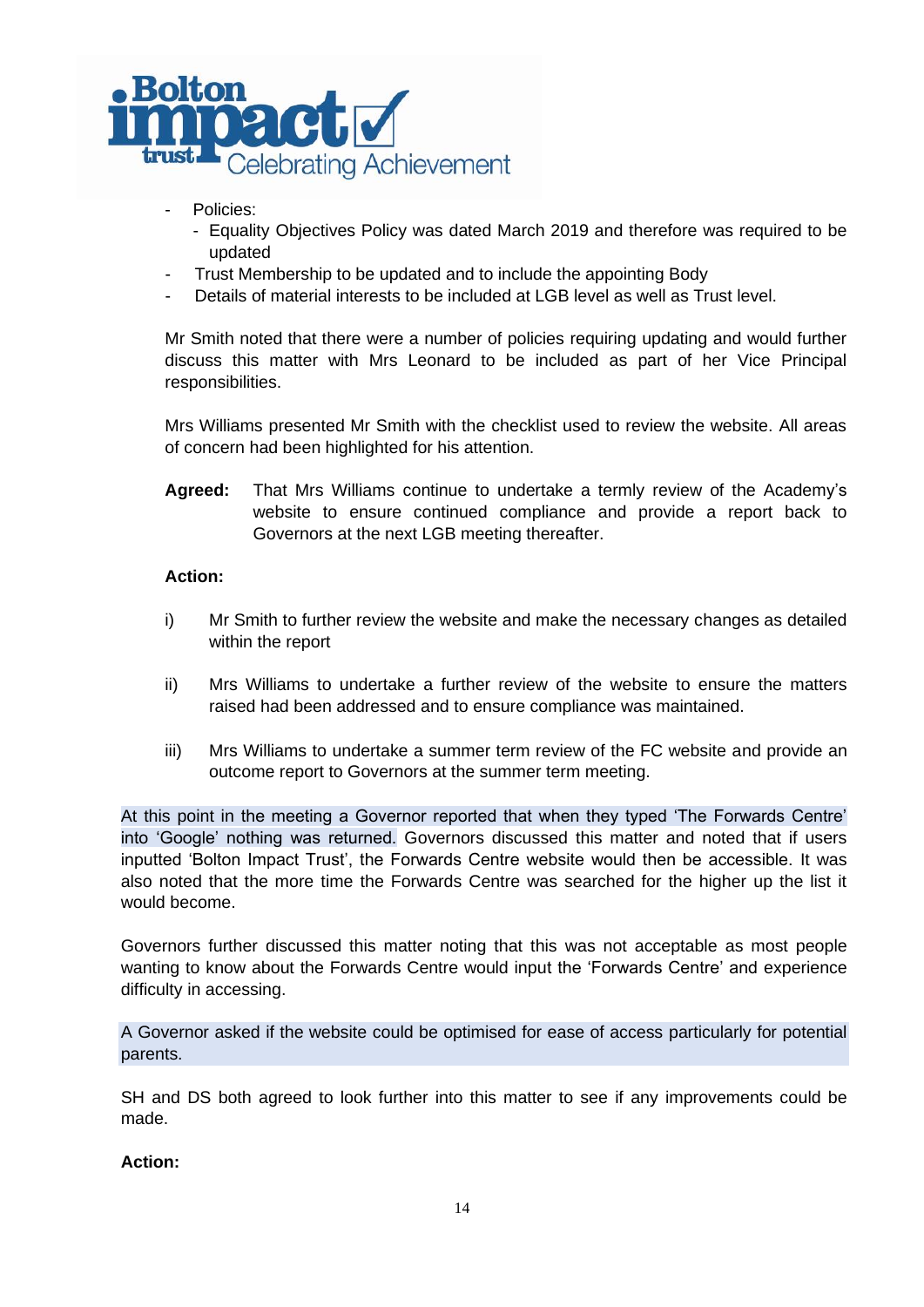

- i) Suzanne Harulow to look at ways of improving access to the Forwards Centre website
- ii) David Smith to liaise with the LA Bolton Schools ICT Department for further advice and guidance in this matter.

# **14. CHANGES TO RELATIONSHIP AND SEX EDUCATION (RSE) REQUIREMENTS**

The Clerk reported that the new Relationships Education, Relationships and Sex education (RSE) and Health Education would be mandatory from September 2020.

It was noted that Relationships Education would be compulsory in all primary schools in England and Relationships and Sex Education would be compulsory in all secondary schools, as well as making Health Education compulsory in all state-funded schools.

It was noted that schools and academies must have regard to the guidance, and where they depart from those parts of the guidance which state that they should (or should not) do something they will need to have good reasons for doing so.

The Clerk advised that the statutory guidance was available via the DfE website along with helpful guides for schools and parents.

It was reported that local primary and secondary schools and academies had worked together in a number of cases to share their own experiences of working with their local communities and ensuring robust policy planning. Stakeholder working was also noted as a useful tool to ensure that the curriculum remained transparent, and any misunderstandings and myths explained.

For faith-based schools, the Governance Services Team recommended consulting with the appropriate religious authority as they may have further guidance and support available.

CF confirmed that work regarding this policy had commenced and would form part of the review process being undertaken by Rebecca Leonard. It was planned to present the policy to Governors in the summer term to be approved for use in September 2020

#### **Agreed:**

- i) That the Board delegate to leaders the planning of the new curriculum and the sharing of clear information with stakeholders.
- ii) That the Board ensure that a robust Relationships Education, Relationships and Sex Education (RSE) and Health Education curriculum policy, where appropriate, was in place by 1 September 2020.

# **15. SCHOOL TERM AND HOLIDAY DATES 2020/21**

Governors were informed that a report detailing the school term and holiday dates for 2020/21 as approved by the Trust was available on the Academy website.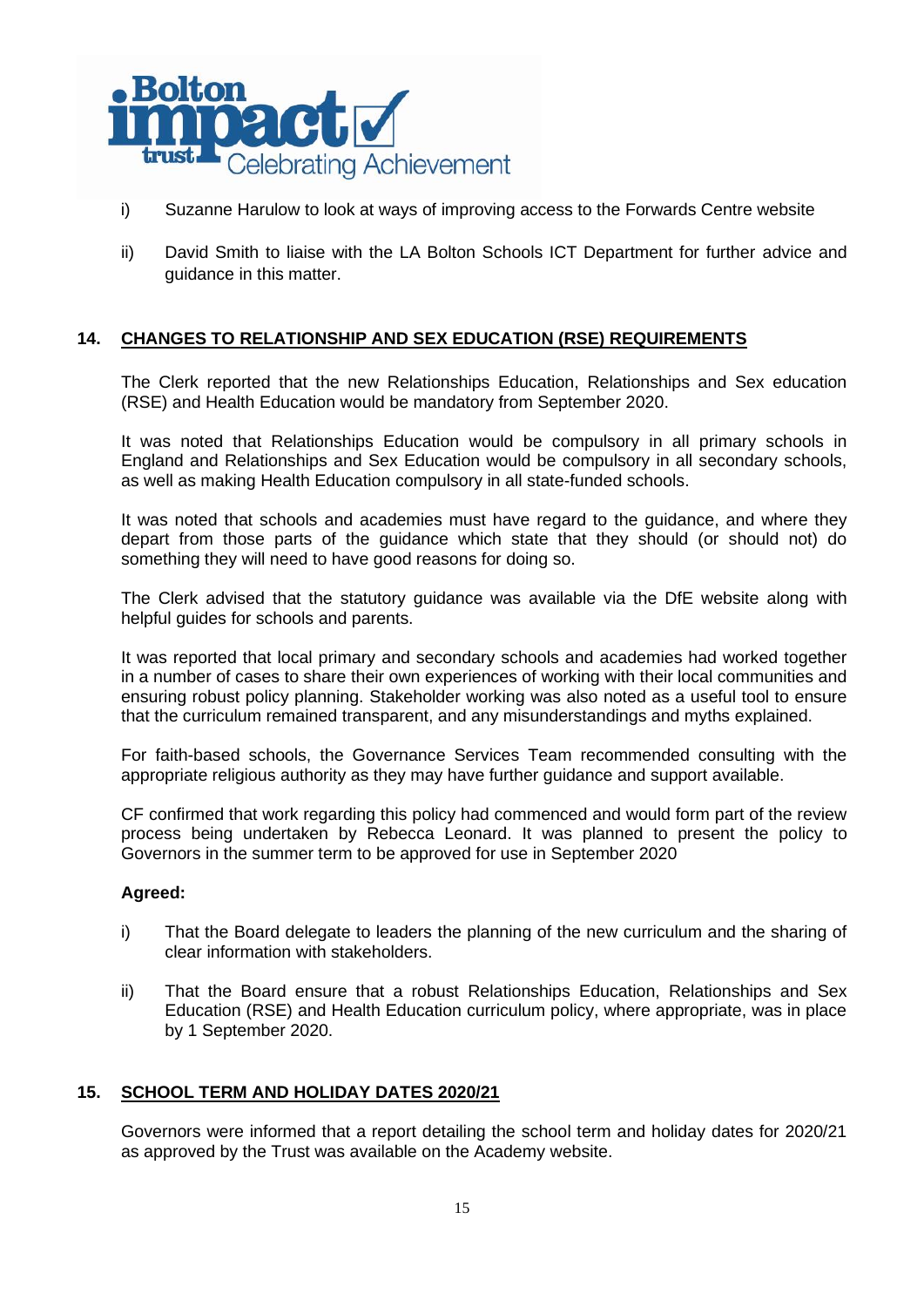

DS presented an online copy of the holiday pattern noting that there was a key to explain the colour coded areas.

# **16. DATES OF NEXT LOCAL GOVERNING BOARD MEETINGS**

- **Agreed:** That the Local Governing Board meeting for the remainder of the academic year 2019/20 be held as follows:
	- Summer Term: Monday 8 June 2020 at 4.00pm at the Forwards Centre, Roscow Fold Site

#### **17. CONSENT TO ABSENCE**

**Agreed:** To consent to the absence from this meeting of Charlene Parkinson

#### **18. ANY OTHER BUSINESS**

#### 18.1 Ex-Pupil Visits to the Forwards Centre

JB asked if arrangements could be made for ex pupils now attending Lever Park School to return to the Forwards Centre for a visit.

CF reported that many young people who were now being educated at Lever Park Special School had asked if they could return to the FC for a visit. CF noted that he had spoken to the Head Teacher at Lever Park and both parties were happy for arrangements to be made but had expressed concerns around time constraints and being able to dedicate the time required to these pupils.

Governors were informed that pupils had previously returned for a visit, but it was felt that arrangements would have to be made in a structured way and for Lever Park staff to accompany them for additional support.

CF noted that a wealth of transition work was undertaken for pupils moving from the FC to Lever Park and that this had proved very worthwhile.

JB noted that the transition from FC to Lever Park was a culture shock for many pupils and that this support was invaluable.

CF concluded by stating that he would further discuss and consider this request with the staff team and would try to arrange something in the near future if and when possible.

#### 18.2 Ofsted Inspection

CF thanked Governors for their involvement, time and contributions made at the recent Ofsted Inspection. CF also commended the staff team for their much-valued contribution.